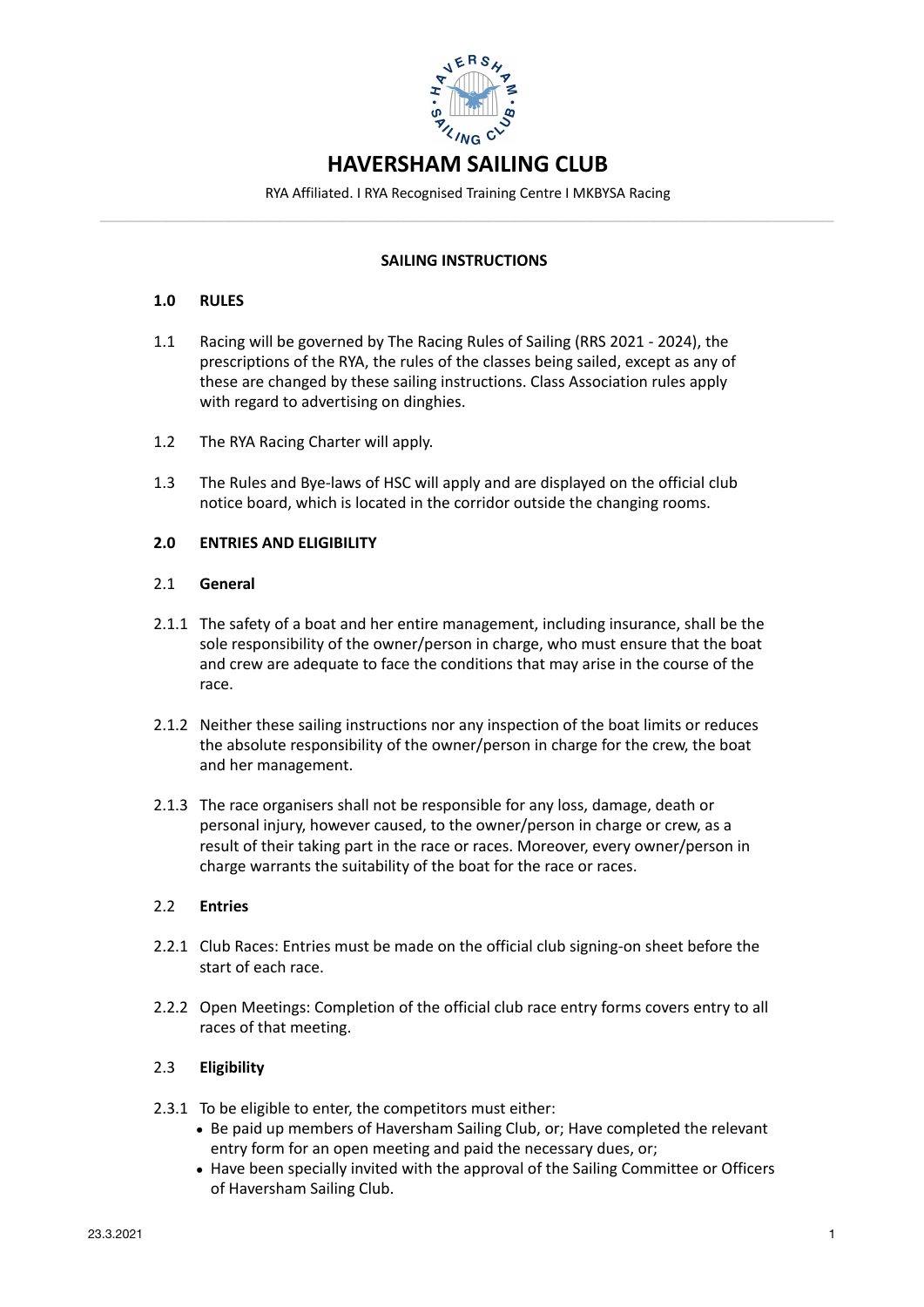

RYA Affiliated. I RYA Recognised Training Centre I MKBYSA Racing **–––––––––––––––––––––––––––––––––––––––––––––––––––––––––––––––––––––––––––––––––––––––––––––––**

### 2.4 **Personal Flotation Devices**

2.4.1 The preamble to RRS Part 4 and Rule 40 are amended such that personal buoyancy shall be worn at all times. Flag Y will not be displayed.

## **3.0 NOTICES TO COMPETITORS**

3.1 Notices to competitors will be posted on the official club noticeboard. For open meetings they will be posted on the course noticeboard which is the display case hung on the front of the clubhouse balcony.

### **4.0 CHANGES IN SAILING INSTRUCTIONS**

4.1 Any changes in the sailing instructions will be posted on the course noticeboard in for a minimum of one hour before the start time of the race or races concerned.

### **5.0 SIGNALS MADE ASHORE**

- 5.1 Abandonment signals made before a race start will be hoisted on the flagpole located on the clubhouse balcony. After a race has started (see rule 32) the signal will be hoisted on the yardarm adjacent to the start line. If it is intended to restart the race Flag N displayed with three sound signals (one when it is removed) means that the race is abandoned. The warning signal will be made one minute after flag N is removed.
- 5.2 Postponement signals will be flown from the yardarm adjacent to the start line, Flag AP with two sound signals (one when it is removed) means that the race is postponed. The warning signal will be made one minute after AP is lowered.

### **6.0 SCHEDULE OF RACES**

- 6.1 Club Races: The schedule of races and times will be published in the Club Notice of Race document posted on the official club notice board or as otherwise directed by the sailing committee.
- 6.2 Open Meetings: The schedule of races will be given in the notice of race. The classes to race and the order and times of warning signals will be displayed on the course notice board (see 4.0).
- 6.3 Pursuit Races: the start numbers allocated to classes, the starting interval and the race duration will be displayed on the course notice board.
- 6.4 Warning Signal: The scheduled time of the warning signal for the first race each day is five minutes before the start time of the first race notified in the Notice of Race.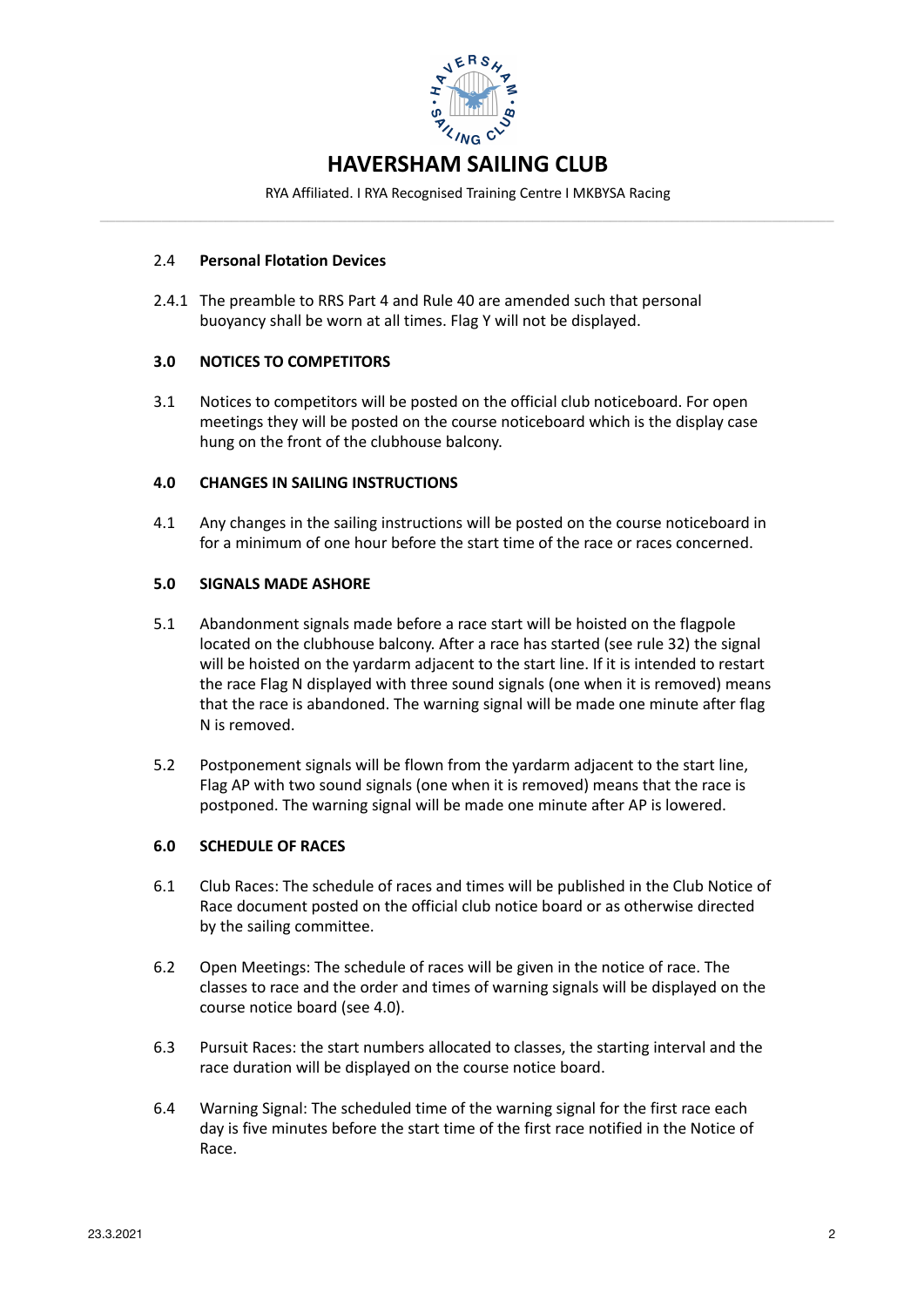

RYA Affiliated. I RYA Recognised Training Centre I MKBYSA Racing **–––––––––––––––––––––––––––––––––––––––––––––––––––––––––––––––––––––––––––––––––––––––––––––––**

### **7.0 CLASS FLAGS**

Class flags will be

| <b>Class</b>                   | <b>Flag</b>                                      |
|--------------------------------|--------------------------------------------------|
| General Handicap               | Numeral pennant 9                                |
| General Handicap (Fast)        | Numeral pennant 9                                |
| <b>General Handicap (Slow)</b> | Numeral pennant 3                                |
| Gold Fleet                     | Numeral pennant 9                                |
| <b>Silver Fleet</b>            | Numeral pennant 3                                |
| Bronze & Rookie Eleets         | Numeral pennant 8                                |
| Laser Fleet                    | Laser class pennant                              |
| <b>Topper Fleet</b>            | International Code flag T                        |
| <b>Wayfarer Fleet</b>          | International Code flag W                        |
| Supernova Fleet                | White pennant with red class insignia            |
| <b>Lightning Fleet</b>         | Yellow pennant with blue class insignia          |
| <b>Streaker Fleet</b>          | Blue stripe at slight angle on white background. |
| <b>Buccaneers</b>              | White on black Jolly Roger                       |

### **8.0 RACING AREA**

- 8.1 The course area will be displayed on the course notice board (see Appendix A -Map of Sailing Area)
- 8.2 Boats should give due consideration to persons fishing. Fishing tackle may constitute an obstruction to room.

# **9.0 THE COURSE**

9.1 The course configuration showing the order in which marks are to be passed and the side on which each mark is to be left will be as shown on the course notice board (see 8.1). This will be repeated using coloured numbered boards (red board - mark to be left to port / green board - mark to be left to starboard) displayed on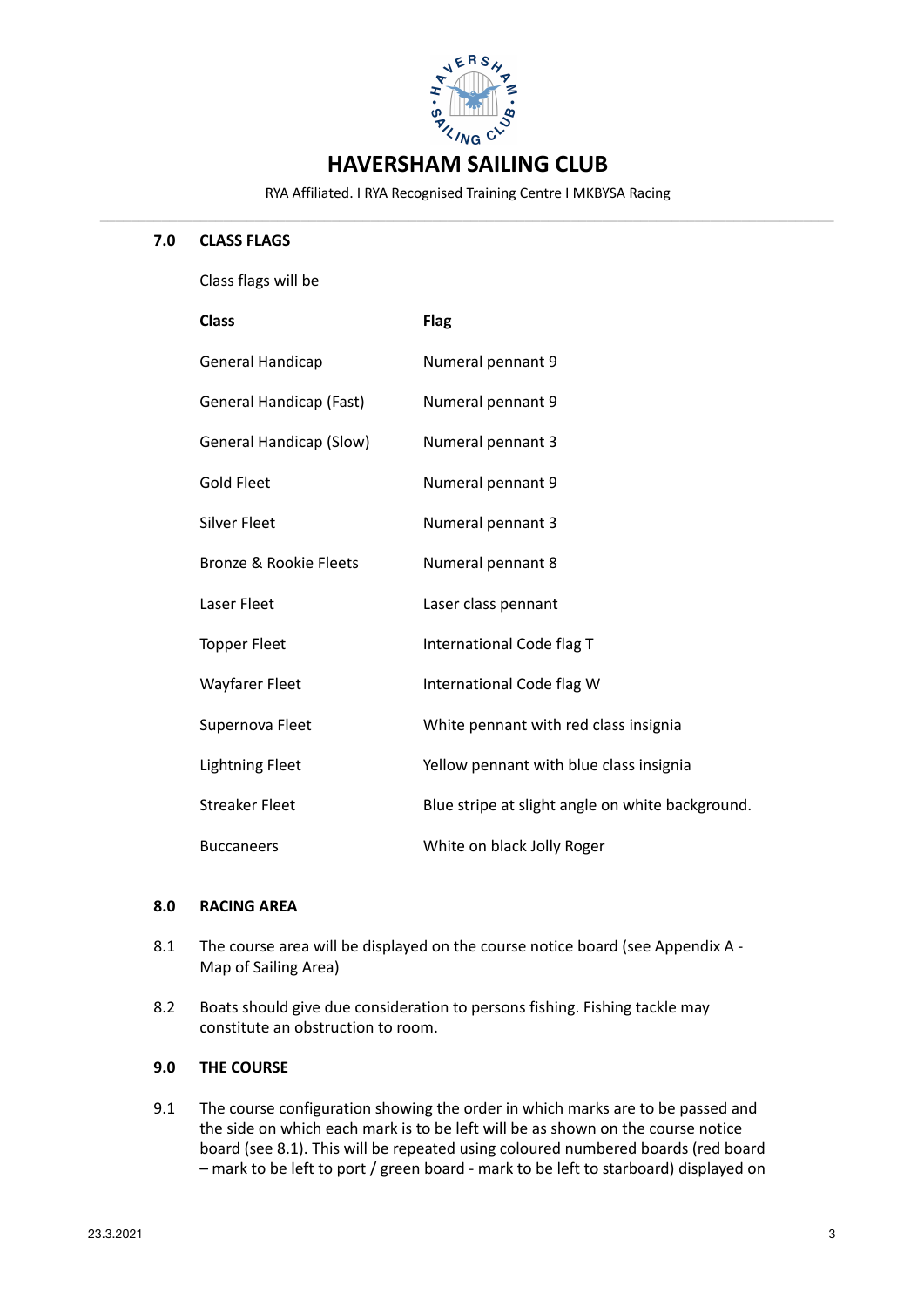

RYA Affiliated. I RYA Recognised Training Centre I MKBYSA Racing **–––––––––––––––––––––––––––––––––––––––––––––––––––––––––––––––––––––––––––––––––––––––––––––––**

> the Race Officer's hut at the end of the start line. A numbered board consisting of a white 'X' on a black background, displayed after the last course mark board, indicates that boats should sail through the Finishing Line at the end of every lap. If there is any discrepancy between the course notice board and the numbered boards then the latter shall take precedence.

- 9.2 For Average Lap Races the Starting Line and the Finishing Line shall be the same, the finishing Line must be sailed through at the end of every lap.
- 9.3 Any course change before the warning signal will be displayed on the numbered boards on the start line and will be signalled by International Code flag 'C', accompanied by two sound signals.
- 9.4 Number of Laps Single Class Races: For single class races the number of rounds to be sailed will be displayed on the course notice board and on the Race Officer's numbered boards using a white numeral on a black background.
- 9.5 Number of Laps Average Lap Races: The number of rounds is not predetermined for average lap races.

## **10.00 MARKS**

- 10.1 Course marks 1 9 are orange spherical buoys with black numbers on the side.
- 10.2 Replacement marks are orange spherical marks with no markings on the side.
- 10.3 The starting and finishing marks and inner distance mark are yellow spherical buoys.

### **11.00 THE START**

- 11.1 Single Start Races: Races will be started by using RRS Rule 26.
- 11.2 Average Lap Races: For up to two starts, races shall be started using Rule 26 with classes starting at 5 minute intervals in the order Fast Handicap Fleet followed by the Slow Handicap Fleet, or the Gold Fleet with Silver Fleet followed by Bronze Fleet with Rookie Fleet.
- 11.3 Pursuit Races: Classes shall start according to the start numbers allocated to each class. A signal board showing start numbers will be displayed adjacent to the mast at the Race Hut. Two numeral zeros will be displayed before the start. At the start and subsequently at the starting interval the numbers on the signal board will be changed.
- 11.4 Pursuit Races: Each class shall start when the start number for that class is displayed. Where possible a single sound signal will be made when the start number for a competing class is displayed.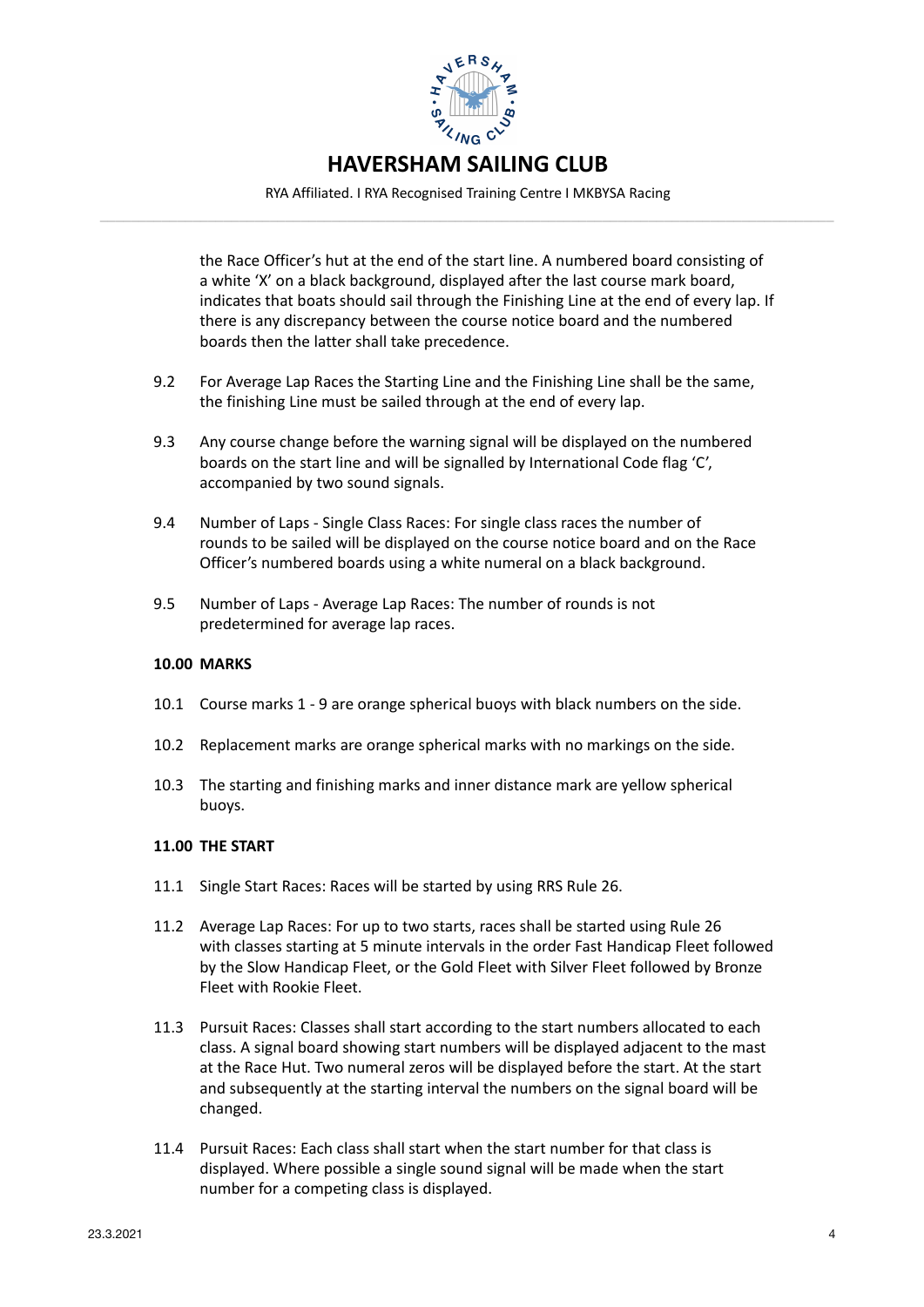

RYA Affiliated. I RYA Recognised Training Centre I MKBYSA Racing **–––––––––––––––––––––––––––––––––––––––––––––––––––––––––––––––––––––––––––––––––––––––––––––––**

- 11.5 Pursuit Races: recalls will not be signalled. This changes Rules 29.1, 29.2 and Race Signals. Premature starters will be hailed if possible if they do not return to the pre-start side of the starting line.
- 11.6 For more than two starts or for short races, races will be started using a three minute start sequence (at 3 minutes the General Handicap flag will be displayed, at 2 minutes the P flag will also be displayed, at 1 minute the P flag will be removed and at 0 minutes - the start - the GH flag will be removed). In this case Rule 26 shall not apply.

When the previous race has finished the shortened course flag (S) will be removed and the postponement flag (AP) will be displayed to the accompaniment of two sounds (one when it is removed). The start sequence for the next race will commence 1 minute after the postponement flag is removed.

- 11.7 The starting Line will be between the mast at the race hut and the course side of the starting (outer distance) mark.
- 11.8 In the event that the Race Officer is unable to set a suitable line from the race hut they may use the projection of a line formed by a red post carrying a red triangle and a yellow post carrying a yellow inverted triangle which is in-filled with a white board.
- 11.9 The length of the line may be determined by an inner and / or outer distance mark (see 10.3), which may not necessarily be on the line.
- 11.10 An inner distance mark may be laid adjacent to the bank. Inner distance marks are marks of the course and must be passed on the same side as the starting line they guard. Boats shall not sail or manoeuvre in the area between the inner distance mark and the bank after the first warning signal of the starting sequence.
- 11.11 Starting flags will be displayed on the vardarm adjacent to the Race Officer's hut. Additionally, the first substitute flag may be displayed on the safety boat in the case of a general recall.
- 11.12 Boats whose warning signal has not been made shall avoid an area both 15 metres behind and in front of the start line, and shall keep clear of all boats whose warning signal has been made.
- 11.13 For a boat to have come to the starting area for a race it shall have launched an be on the lake and the helm shall have signed on for the race. To be scored DNS after having come to the starting area the helm shall over mark DNS in the relevant box on the signing on sheet on returning ashore.
- 11.14 A boat that does not start within10 minutes of her starting signal will be scored Did Not Start without a hearing. This changes Rule A4 and A5.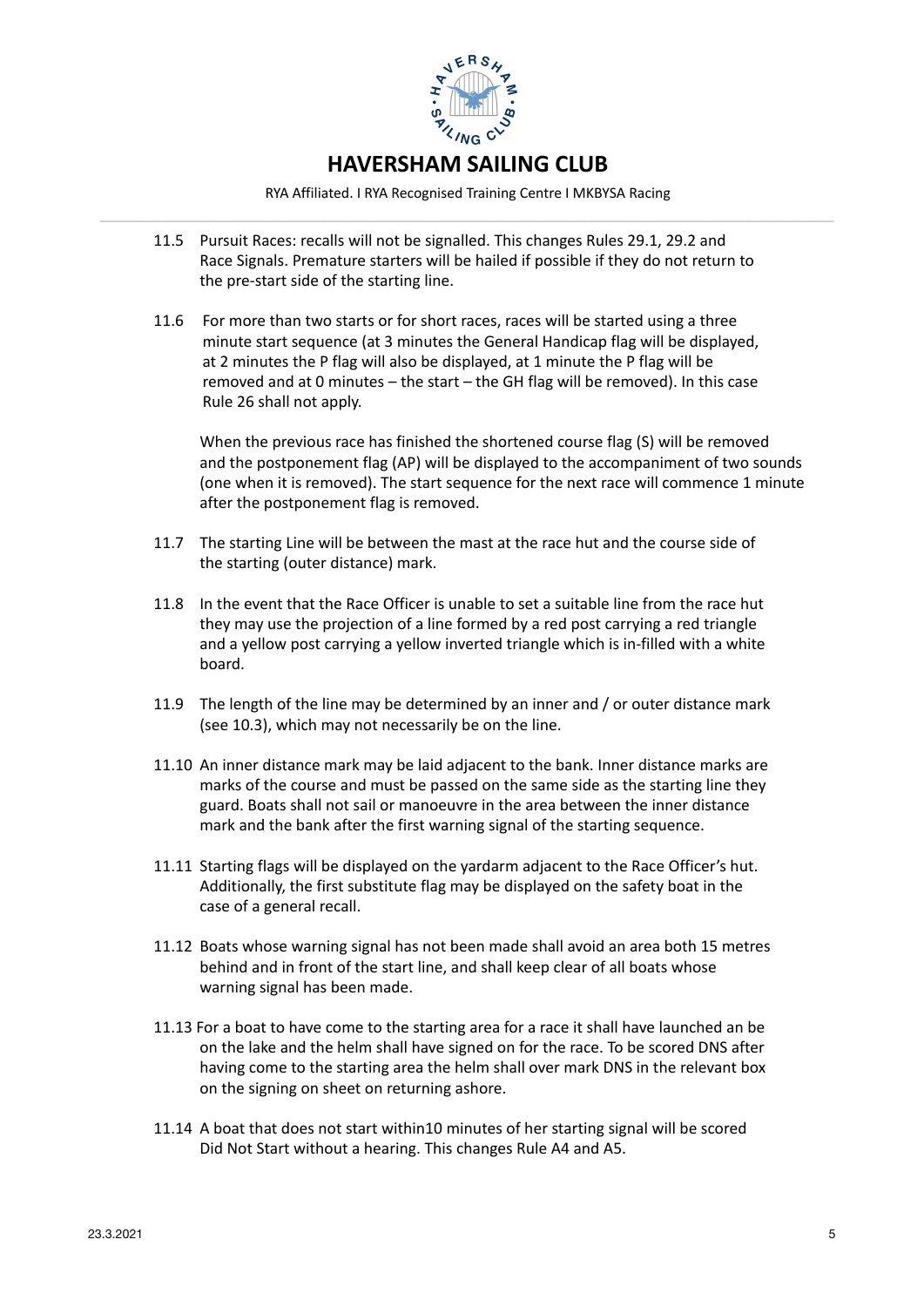

RYA Affiliated. I RYA Recognised Training Centre I MKBYSA Racing **–––––––––––––––––––––––––––––––––––––––––––––––––––––––––––––––––––––––––––––––––––––––––––––––**

11.15 A class may have more than one fleet for the purpose of scoring (e.g. Gold etc). If more than one fleet or class is being started simultaneously using a single flag, the finishing signals shall apply to all fleets/classes in that start.

# **12.0 CHANGE OF COURSE AFTER THE START**

To change the next leg of the course the Race Officer and / or Safety boat will move the original mark (or the finishing line) to a new position.

## **13.0 THE FINISH**

- 13.1 The Finishing Line will normally be between the mast at the race hut and the course side of the finishing mark. In the event that the Race Officer is unable to set a suitable line from the race hut they may use the projection of a line formed by a red post carrying a red triangle and a yellow post carrying a yellow inverted triangle which is in-filled with a white board. The length of the line may be limited by an inner or outer mark that may either be a mark of the course or an inner / outer distance mark (see 10.0).
- 13.2 Open Meeting Single Class Races: The course may be shortened using Rule 32 and all boats will be finished when they next cross the finishing line. Boats will be ordered first in descending number of rounds completed and then by ascending finishing time.
- 13.3 Average Lap Races: Shortly before the finish the flag 'S' will be displayed on the yardarm adjacent to the Race Officer's hut with two sound signals. This is the "About to Finish" flag. All boats will finish the race when they next pass through the finish line. The Race Officer shall have discretion to finish slower boats before the shortened course flag is displayed by displaying the  $Q$  (yellow) flag.
- 13.4 Pursuit Races: when the specified race duration after the start has elapsed flag 'S' will be displayed on the yardarm adjacent to the Race Officer's hut with two sound signals. The finishing position of every boat on the course at that instant will be estimated by the Race Officer and / or Safety Boat. To assist in correctly placing all boats competitors are requested to note the boats immediately ahead of and behind them when the race finish is signalled.

## **14.0 TIME LIMITS**

- 14.1 Boats failing to finish within 30 minutes after the first boat sails the course and finishes will be scored Did Not Finish without a hearing. This changes RRS 35, A4 and A5.1. If flag "S" is flying at this time it will be removed with three sound signals.
- 14.2 The race officer may reduce the 30 minute limit for a planned short race (or series of races) by notifying competitors prior to the start of that race (or series of races)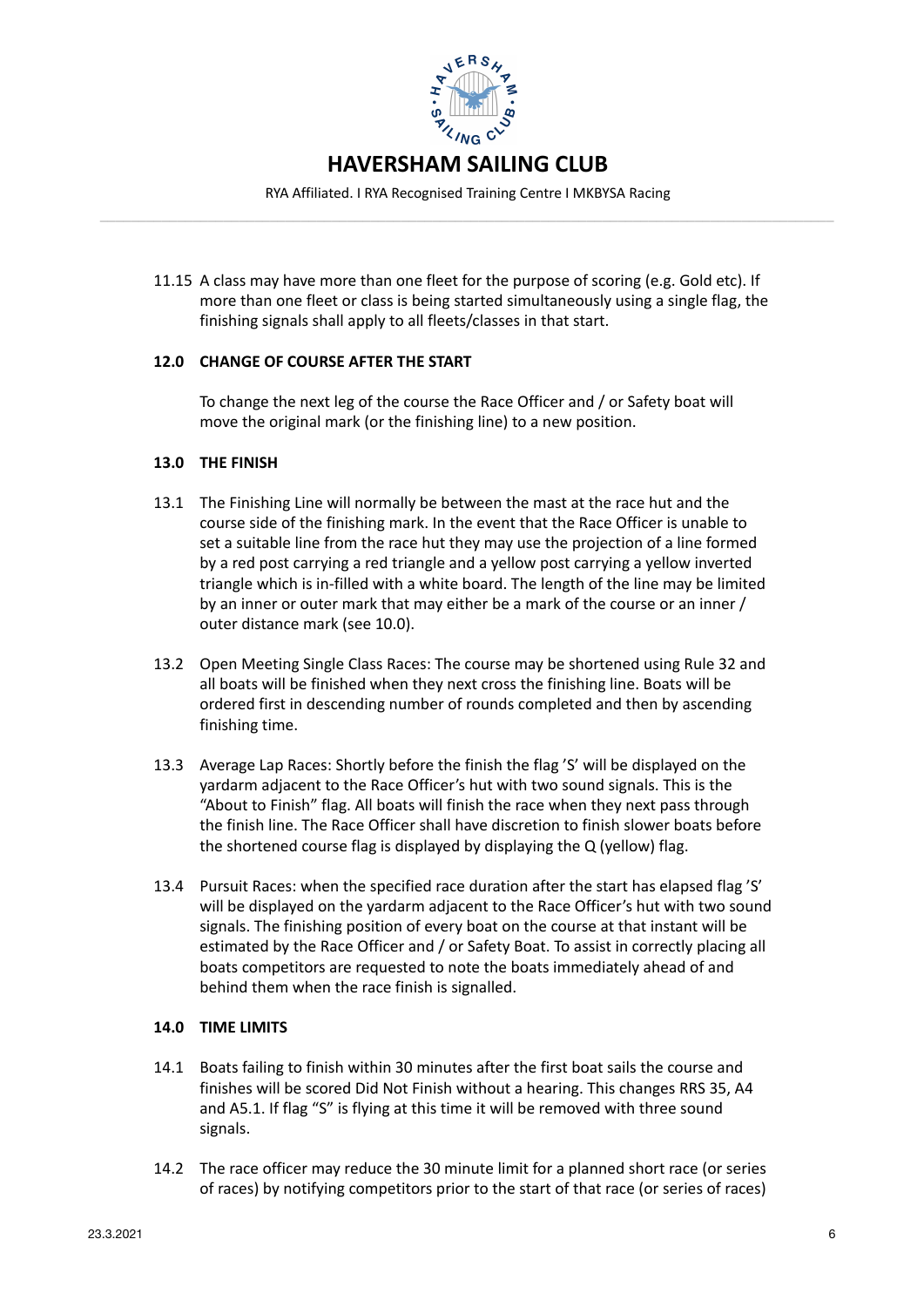

RYA Affiliated. I RYA Recognised Training Centre I MKBYSA Racing **–––––––––––––––––––––––––––––––––––––––––––––––––––––––––––––––––––––––––––––––––––––––––––––––**

## **15.0 PROTESTS AND REQUESTS FOR REDRESS**

- 15.1 The RYA Rules Dispute Advisory Hearing is available at this event / series.
- 15.2 The Sailing Committee or the Protest Committee may request a hearing with a rules advisor appointed by the organising authority to assist with rules disputes.
- 15.3 The request shall be made as a written request in the black log book within the protest time limit and shall identify the race in question (if applicable) or time of incident, the other party or parties, and when necessary contact information. For club races, the log book is held by the Race Officer. For Open Meetings the log book will be in the clubhouse.
- 15.4 The party requesting the hearing shall inform the other parties of this request.
- 15.5 If a boat is identified as having broken a rule, but no party takes any further action, then the penalty for this infringement is zero.
- 15.6 If a boat is identified as having broken a rule, the boat may exonerate herself by taking the exoneration penalty detailed below prior to the start of any protest hearing.
- 15.7 If a boat initially requests an advisory hearing and then submits a protest for the same incident, the protest committee shall use its flexibility under RRS Rule 61.3 to extend the protest time limit to allow the protester to submit a written protest promptly after the conclusion of the advisory hearing.
- 15.8 The advisor shall update the log in 15.3 above with his/her decision and the time it was given.
- 15.9 The exoneration penalty is 20% of the score for DNF rounded to the nearest whole number.
- 15.10 Protests shall be written on RYA Protest Forms available from the race officer for club races and in the clubhouse for open meetings. The protest time limit is 25 minutes from the last boat finishing, unless extended at the discretion of the race committee. Protests will be heard in approximate order of receipt as soon as possible. A fee of  $£1$  will be submitted with the protest form, which will be paid by the club to the RNLL
- 15.11 The protester and those protested will be informed of the time and place of the hearing. They shall ensure that the relevant persons, including witnesses, are notified and on hand at the time and place notified.
- 15.12 RRS Appendix M may be used and Rule 67 and RYA prescription will be applied. The protest Committee may penalise without a hearing a boat that has broken Rule 42.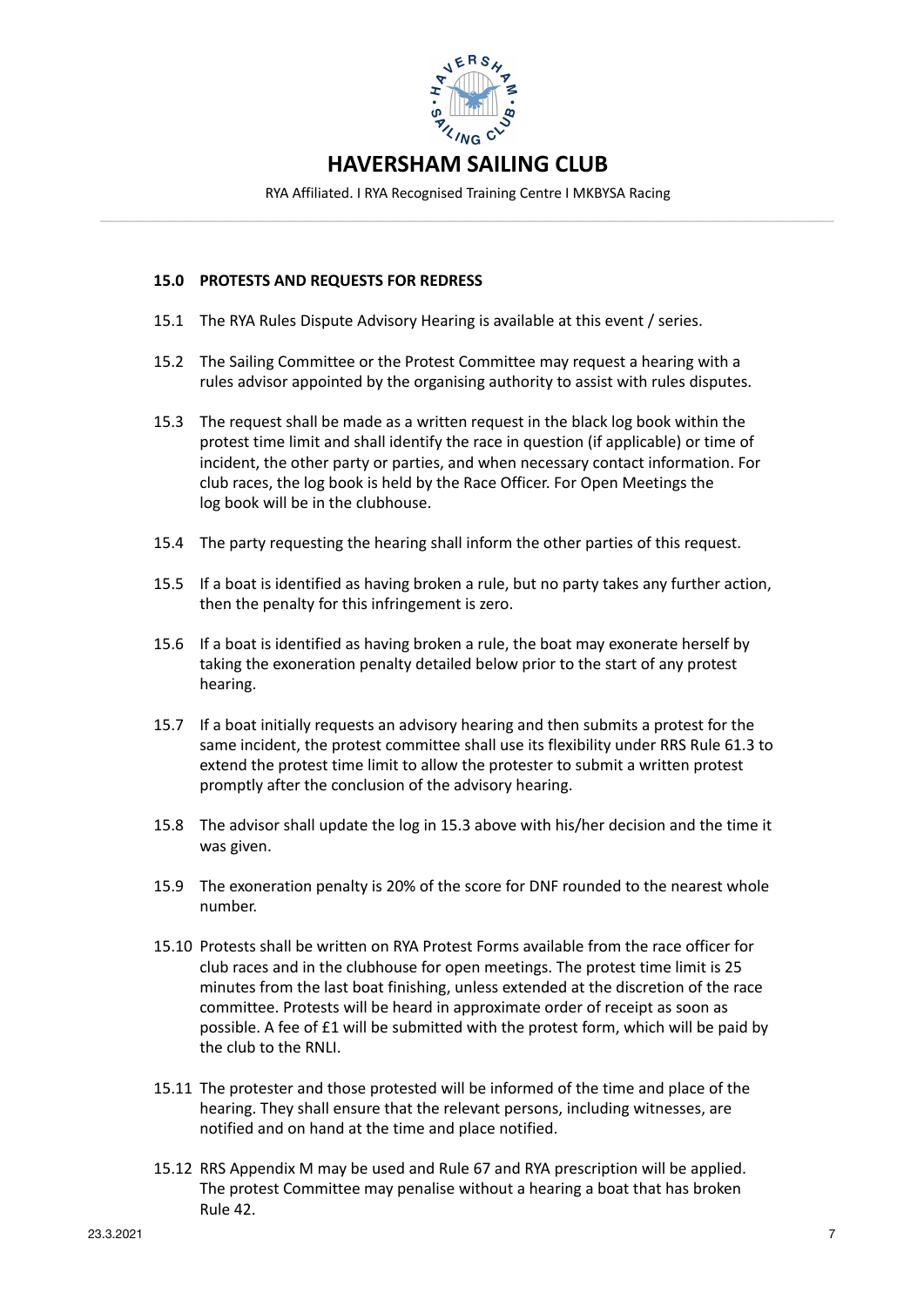

RYA Affiliated. I RYA Recognised Training Centre I MKBYSA Racing **–––––––––––––––––––––––––––––––––––––––––––––––––––––––––––––––––––––––––––––––––––––––––––––––**

## **16.0 SCORING SYSTEM**

- 16.1 The Low Point Scoring system as detailed in RRS Appendix A will apply.
- 16.2 The RYA short series scoring will be used for one or two day events: a boat that did not start, did not finish, retired or was disqualified shall be scored points for the finishing place one more than the number of boats entered in the series. Refer to HSC Notice of Race for Club Race Series and Trophy Events for abbreviations.
- 16.3 The RYA long series scoring system will be used for longer events: a boat that did not start, did not finish, retired or was disqualified shall be scored points for the finishing place one more than the number of boats that came to the starting area. A boat that did not come to the starting area shall be scored points for the finishing place one more than the number of boats entered in the series.
- 16.4 Series ties will be resolved in accordance with the rules of RRS Appendix A 8.1 and then Appendix A 8.2.
- 16.5 The RYA Portsmouth Yardstick Scheme will be used and Portsmouth Numbers will be used except for any club numbers listed on the HSC website and the club notice board
- 16.8 Portsmouth Numbers and club numbers will be adjusted at the start of the Spring series. Club numbers may also be adjusted at the start of the Autumn series.

## **17.0 LOCAL VARIATIONS**

- 17.1 Discards Club Races: The number of qualifying races will be published in the Club Notice of Race document posted on the club notice board, or as otherwise directed by the sailing committee.
- 17.2 Discards Open Meetings: If less than three are sailed then all results will count. Otherwise, one less than the total number of races will count.
- 17.3 Boats making Repair: Any boat making repairs under Rule 45 must return to the race as soon as the repairs are complete, or retire.
- 17.4 Outside Assistance: RRS Rule 41 is amended for club racing as follows:

41(e) help from the safety boat crew, following a capsize, to right the boat and hold the boat while the crew re-boards the vessel. However the safety boat has the right to advise the crew to retire should they think the crew is in danger of any kind.

17.5 Outside Assistance: RRS Rule 41 is not enforced for the Bronze Fleets.